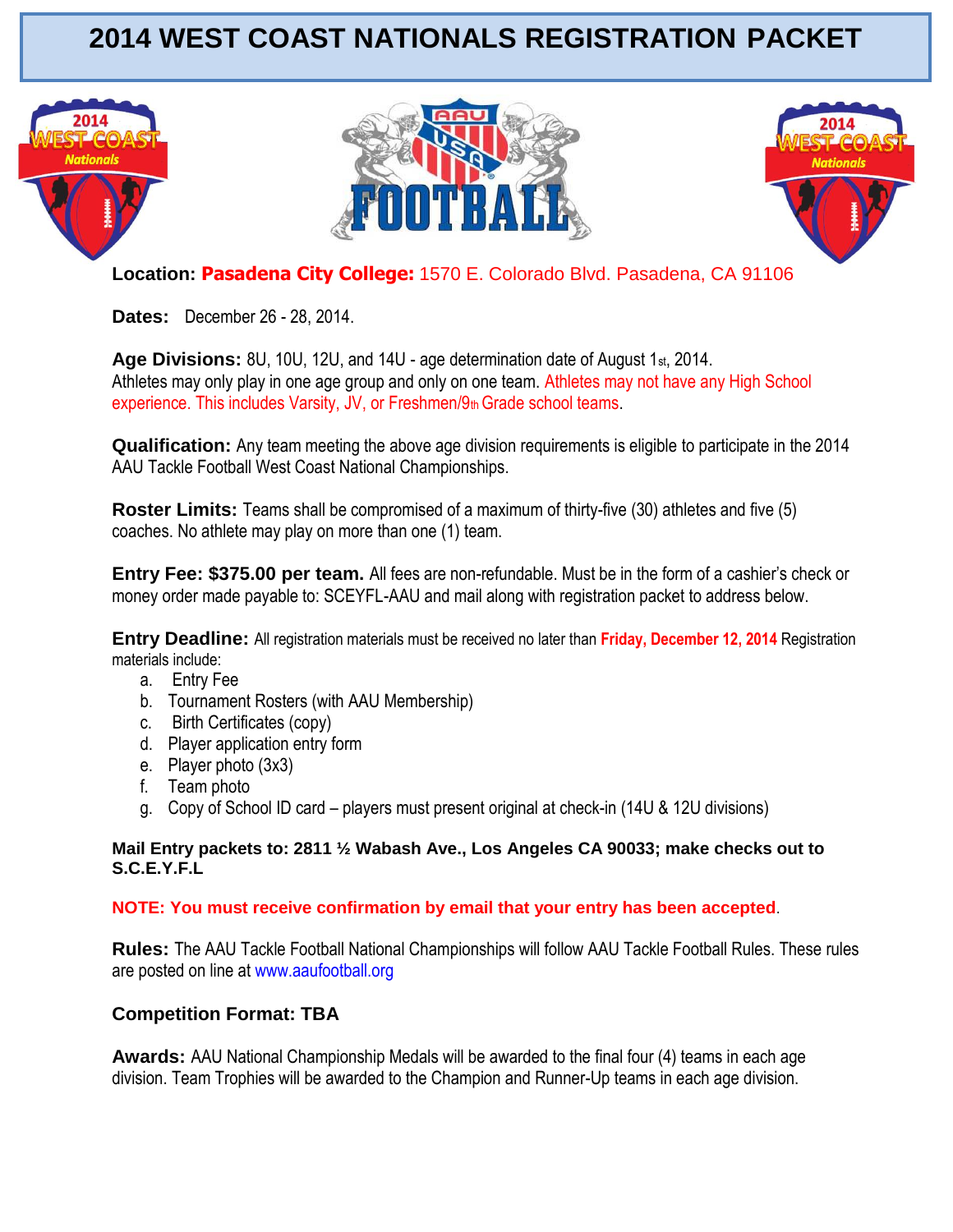**Check In:** Player check **in** will take place one hour prior to the schedule game time.

**Coaches Meeting:** A mandatory coaches meeting will take place on **Friday December 26th, Site and time to be announced.** At least one coach or team representative for each team is required to attend. Please allow ample time to check your team in prior to the meeting.

**Housing: T/B/A…. Check the website (www.sceyfl.org) or contact the tournament director, Ron Bellamy.**

**Transportation:** Participants and spectators are responsible for their own transportation to and from all activities, events, and hotels.

**Security:** All 2014 AAU Tackle Football West Coast National Championship facilities maintain the right to search any bags, backpacks, purses, jackets, etc. throughout the duration of the 2014 AAU Tackle Football West Coast National Championships.

**Admission Fee:** \$7.00 over 10 years of age; \$5.00 kids (5 years to 10 years); Kids under 5 are free (a two-day pass is available for \$10.00)

**No Guarantee:** The AAU cannot and does not guarantee the appearance and/or participation of specific participant(s) and/or teams (as applicable) in this event. The AAU has sanctioned (approved) this Event as an official AAU Event (competition), but the AAU is not and shall not be responsible for any participant's or spectator's expenses related to this Event (nor reimbursements for the same) in case of dissatisfaction of any participant, friend, family, or spectator, this includes, but is not limited to all travel, hotel (lodging), food, entry fees and/or any other expenses related to the event.

**Tournament Director: Ron Bellamy** Cell: (323) 717-8620 [scyflwest@aol.com](mailto:scyflwest@aol.com)

**AAU National Headquarters Contacts: Trevor Hartwig** Office: (407) 828-2723 trevor@aausports.org

**AAU National Football Chairman: Keith Noll** [keithn@aausports.org](mailto:keithn@aausports.org)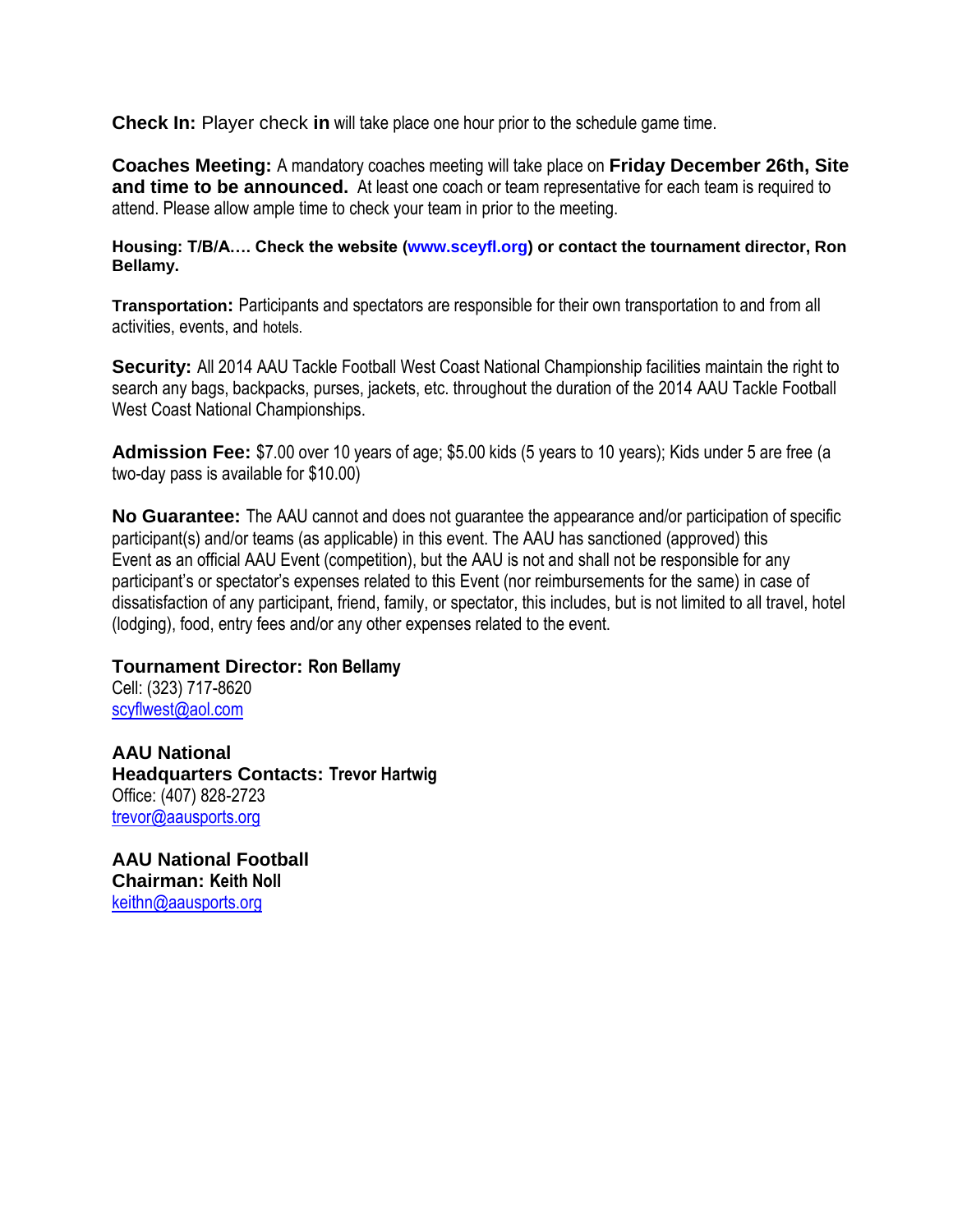## WEST COAST NATIONAL TEAM ROSTER

| Jersey # | <b>Last Name</b> | <b>First Name</b> | Date of      | Grade $ $ | 2014-15 AAU              |
|----------|------------------|-------------------|--------------|-----------|--------------------------|
|          |                  |                   | <b>Birth</b> |           | <b>Membership Number</b> |
|          | $\mathbf 1$      |                   |              |           |                          |
|          | $\mathbf 2$      |                   |              |           |                          |
|          | 3                |                   |              |           |                          |
|          | $\pmb{4}$        |                   |              |           |                          |
|          | 5                |                   |              |           |                          |
|          | $\boldsymbol{6}$ |                   |              |           |                          |
|          | $\overline{7}$   |                   |              |           |                          |
|          | $\bf 8$          |                   |              |           |                          |
|          | $\boldsymbol{9}$ |                   |              |           |                          |
|          | 10               |                   |              |           |                          |
|          | 11               |                   |              |           |                          |
|          | 12               |                   |              |           |                          |
|          | 13               |                   |              |           |                          |
|          | $14\,$           |                   |              |           |                          |
|          | 15               |                   |              |           |                          |
|          | 16               |                   |              |           |                          |
|          | 17               |                   |              |           |                          |
|          | 18               |                   |              |           |                          |
|          | 19               |                   |              |           |                          |
|          | 20               |                   |              |           |                          |
|          | 21               |                   |              |           |                          |
|          | 22               |                   |              |           |                          |
|          | 23               |                   |              |           |                          |
|          | 24               |                   |              |           |                          |
|          | 25               |                   |              |           |                          |
|          | $26\,$           |                   |              |           |                          |
|          | $27\,$           |                   |              |           |                          |
|          | 28               |                   |              |           |                          |
|          | 29               |                   |              |           |                          |
|          | $30\,$           |                   |              |           |                          |
|          |                  |                   |              |           |                          |
|          |                  |                   |              |           |                          |
|          |                  |                   |              |           |                          |
|          |                  |                   |              |           |                          |
|          |                  |                   |              |           |                          |
|          |                  |                   |              |           |                          |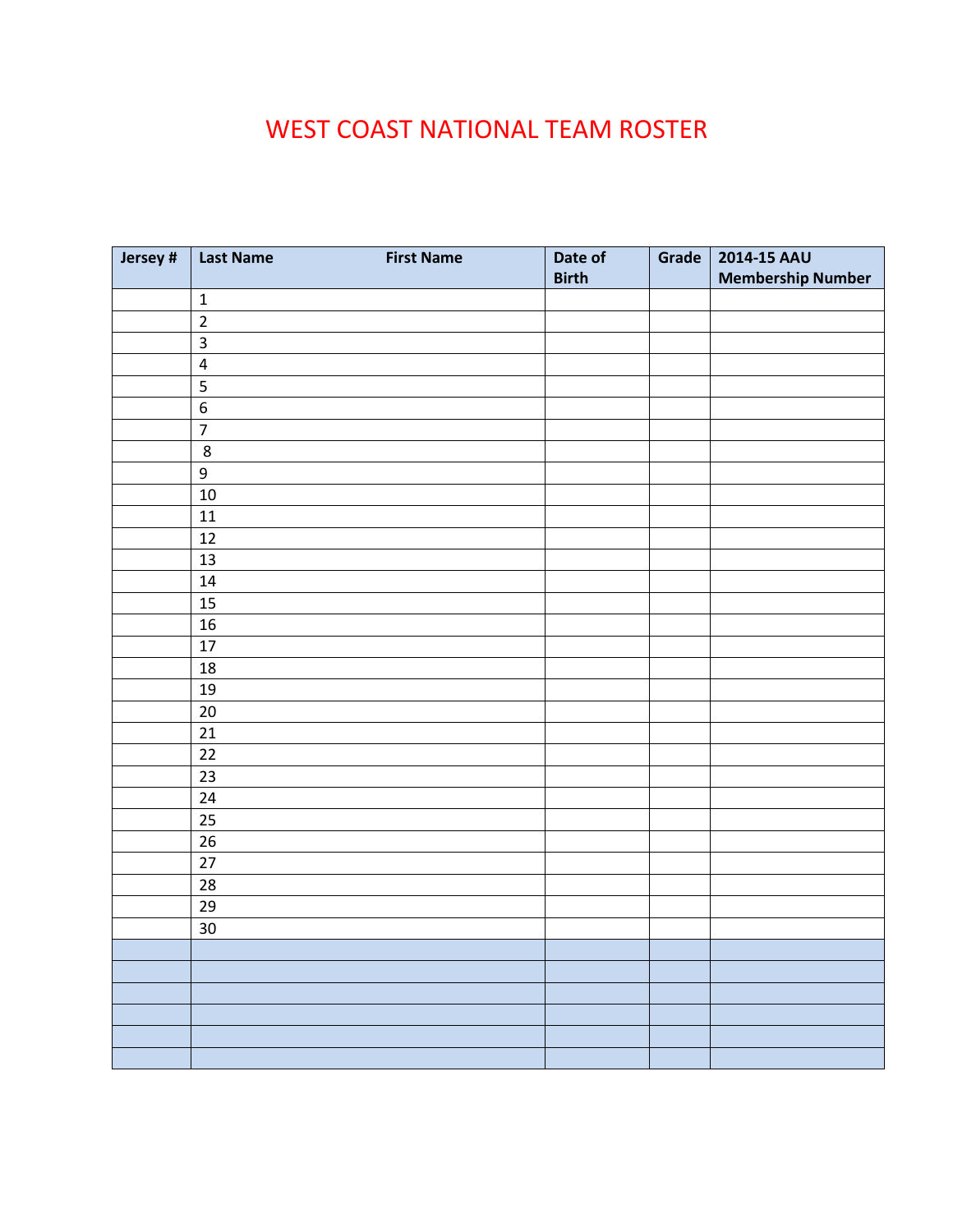## **COACHES INFORMATION**

| CONTACT NUMBER: __________________________                                       |  |  |
|----------------------------------------------------------------------------------|--|--|
| 2014 - 2015 AAU Non-Athlete Membership Number: _________________________________ |  |  |
|                                                                                  |  |  |
|                                                                                  |  |  |
| CONTACT NUMBER: ___________________________                                      |  |  |
| 2014 - 2015 AAU Non-Athlete Membership Number: _________________________________ |  |  |
|                                                                                  |  |  |
|                                                                                  |  |  |
|                                                                                  |  |  |
| 2014 - 2015 AAU Non-Athlete Membership Number: _________________________________ |  |  |
|                                                                                  |  |  |
|                                                                                  |  |  |
| CONTACT NUMBER: ____________________________                                     |  |  |
| 2014 - 2015 AAU Non-Athlete Membership Number: _________________________________ |  |  |
|                                                                                  |  |  |
|                                                                                  |  |  |
|                                                                                  |  |  |
| 2014 - 2015 AAU Non-Athlete Membership Number:                                   |  |  |
| E-MAIL:                                                                          |  |  |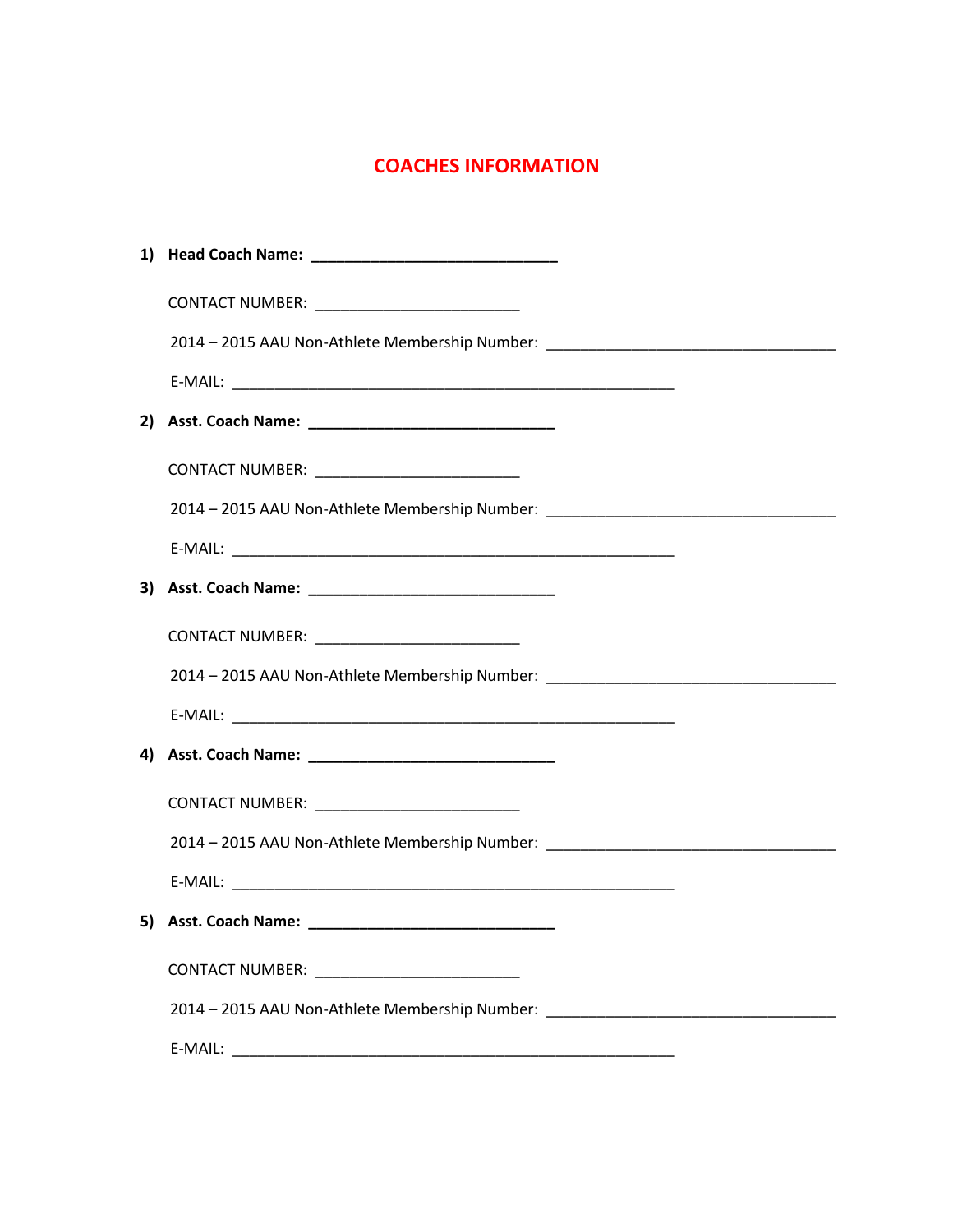## **TEAM INFORMATION**

| <b>TEAM WEBSITE:</b> |
|----------------------|